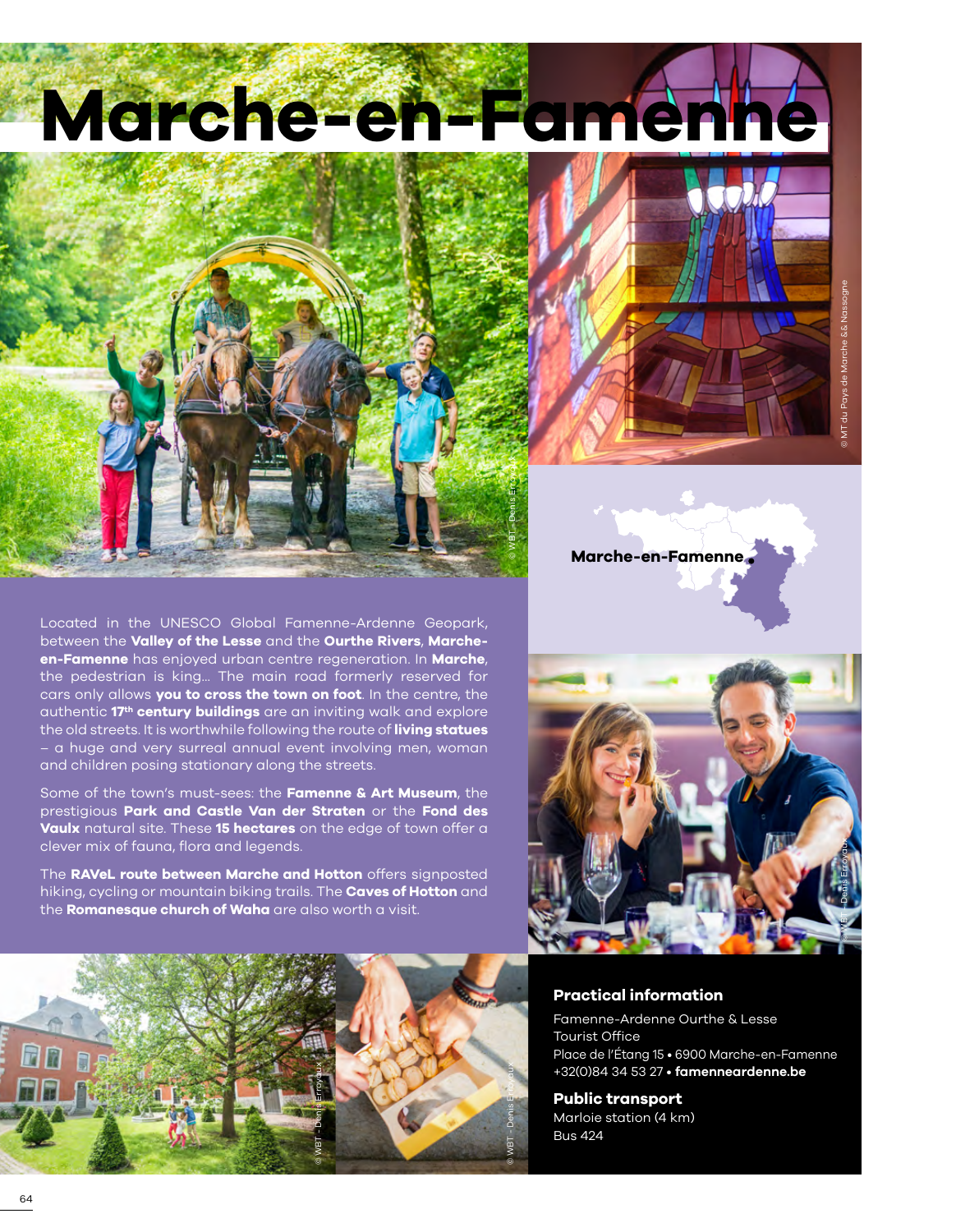# **Where To Stay**

## **Le Quartier Latin (Hotel)**

Right in heart of town, the 4\* hotel occupies the walls of a listed 18th century Jesuit church. Steeped in history, the hotel combines the cachet of the past and the technology of the present. Its location in the heart of Marche is perfect for exploring.

Rue des Brasseurs 2 • 6900 Marche-en-Famenne **[quartier-latin.be](https://www.quartier-latin.be)**

# **Au Cri du Paon (Gite)**

4 km from Marche, this charming old house on the edge of the small wood has been completely renovated into a 3'Epis' rated gîte offering impressive views of the hilly landscapes of the Famenne region. When the season is right, you can enjoy the swimming pool and the tennis court.

Rue du Petit Bois 60 • 6900 Marche-en-Famenne **[aucridupaon.be](www.aucridupaon.be)**

### **A la Pier'rare (Guest House)**

This pretty, typical of the region, house has two double guest rooms (2'Epis'). It is located in a quiet setting, surrounded by a beautiful flower garden, a vegetable garden and an orchard offering homegrown produce.

Rue de la Ferme 2 • 6900 Verdenne (Marche-en-Famenne) **[visitwallonia.be](www.visitwallonia.be)**

#### **La Gloriette (Hotel)**

This new 3\* hotel, 1 km from the centre of Marche-en-Famenne, is a charming stone house which has been completely renovated in a raw and natural style, offering 6 comfortable rooms with all the usual requirements for maximum comfort.

Rue de Bastogne 19 • 6900 Marche-en-Famenne **[lagloriette.net](https://lagloriette.net)**

# **Chez Ines (Villa)**

This furnished 3-key tourist house is set in a tastefully decorated modern villa and can accommodate 15 people in the green setting of the village of Marloie, 3.5 km from Marche-en-Famenne.

Rue du Progrès 18 • 6900 Marloie (Marche-en-Famenne) **[famenneardenne.be](https://www.famenneardenne.be/fr/hades_offre/chez-ines-2/)**

# **Ardenne BnB**

This 3'Epis' rated guest room in the form of a small suite for 4 people is located 5 minutes from the centre, in a quiet location on the edge of one of the most remarkable natural sites of the Famenne. You can chill out and relax by the covered and heated swimming pool in summer or stroll along the paths of the large garden in all seasons.

Rue des Rossignols 8 • 6900 Marche-en-Famenne **[ardennebnb.com](ww.ardennebnb.com)**

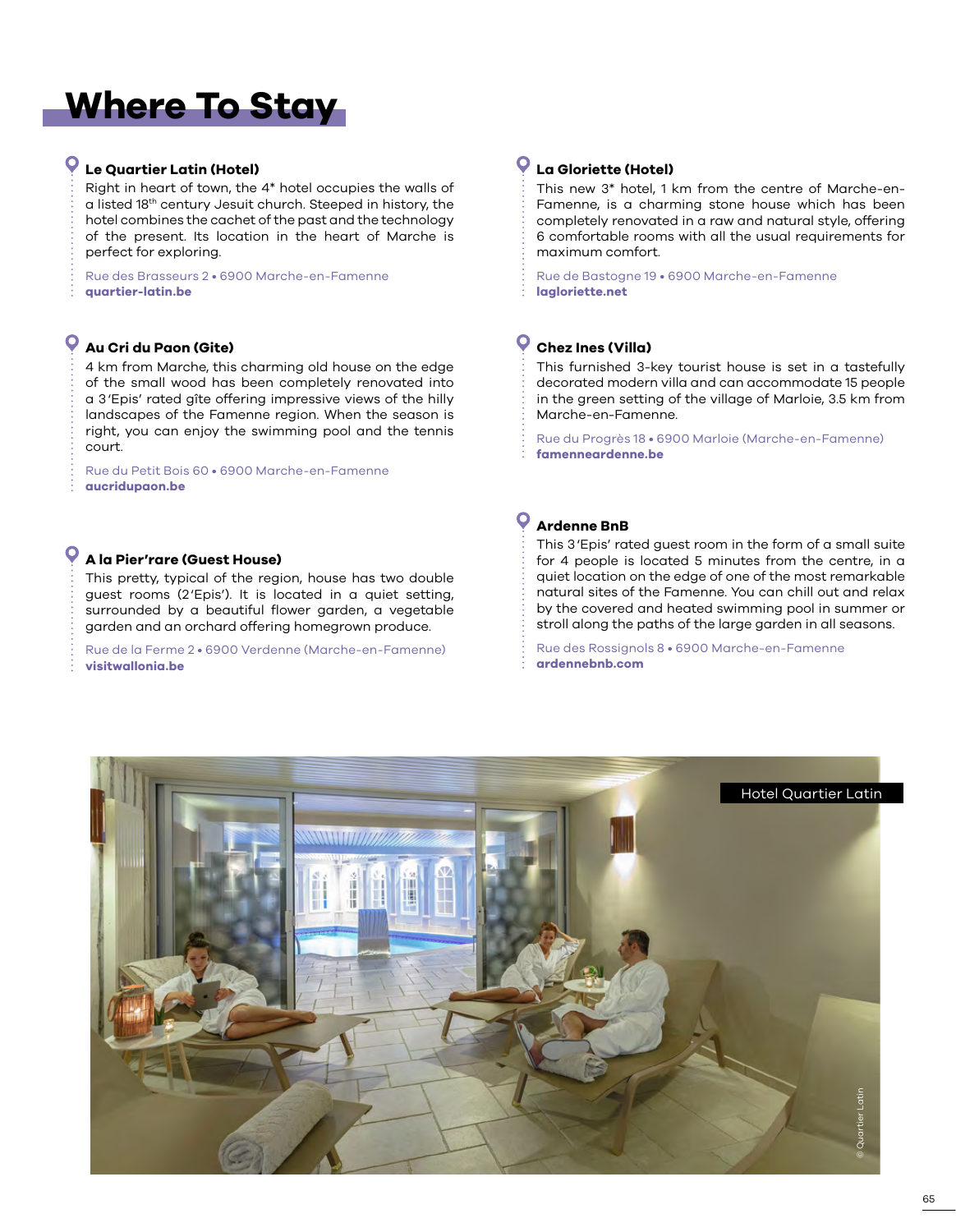

#### **<sup>1</sup> Connected walk «City Glow'**

Discover 24 sculptures and statues in this one of a kind 2.5 km walk. It is carried out with the help of a connected tablet, which allows the multimedia content telling the story behind each one as you approach.

Place de l'Étang 15 • 6900 Marche-en-Famenne **[famenneardenne.be](www.famenneardenne.be)**

#### **<sup>2</sup> FAM - Famenne & Art Museum**

Discover the different facets of life in the Famenne region, from prehistory to the past century. Presented by Merovingian and Carolingian collections, medieval weapons, a model explaining the development of Marche around 1600 as well as 18<sup>th</sup> century furniture are all fascinating exhibits.

Rue du Commerce 17 • 6900 Marche-en-Famenne **[famenneartmuseum.be](https://www.famenneartmuseum.be/)**

#### **<sup>3</sup> Romanesque Church of Saint-Etienne and its stained glass windows**

This pretty building, listed as a Walloon heritage, is one of the oldest Romanesque churches in Belgium. Dating from 1050, there is also the addition of stunning stained glass windows by Jean-Michel Folon from 2004, which illustrate a more modern interpretation of the martyrdom of Saint Etienne.

Rue du Maquis 5 • 6900 Marche-en-Famenne **[famenneardenne.be](http://www.famenneardenne.be/)**

#### **<sup>4</sup> Fond des Vaulx (Nature and Walking Trails)**

Nestled in a limestone fringe called 'Calestienne', this small valley is bursting with flora, fauna and especially thrilling geology. Several caves open onto the rock faces, notably the remarkable 'Trotti-aux-Fosses'. Various walks (from 2.2 to 4.5 km) offer different routes around the area. There's also a fitness trail and a barbecue area.

Rue du Fond des Vaulx • 6900 Marche-en-Famenne **[famenneardenne.be](www.famenneardenne.be)**